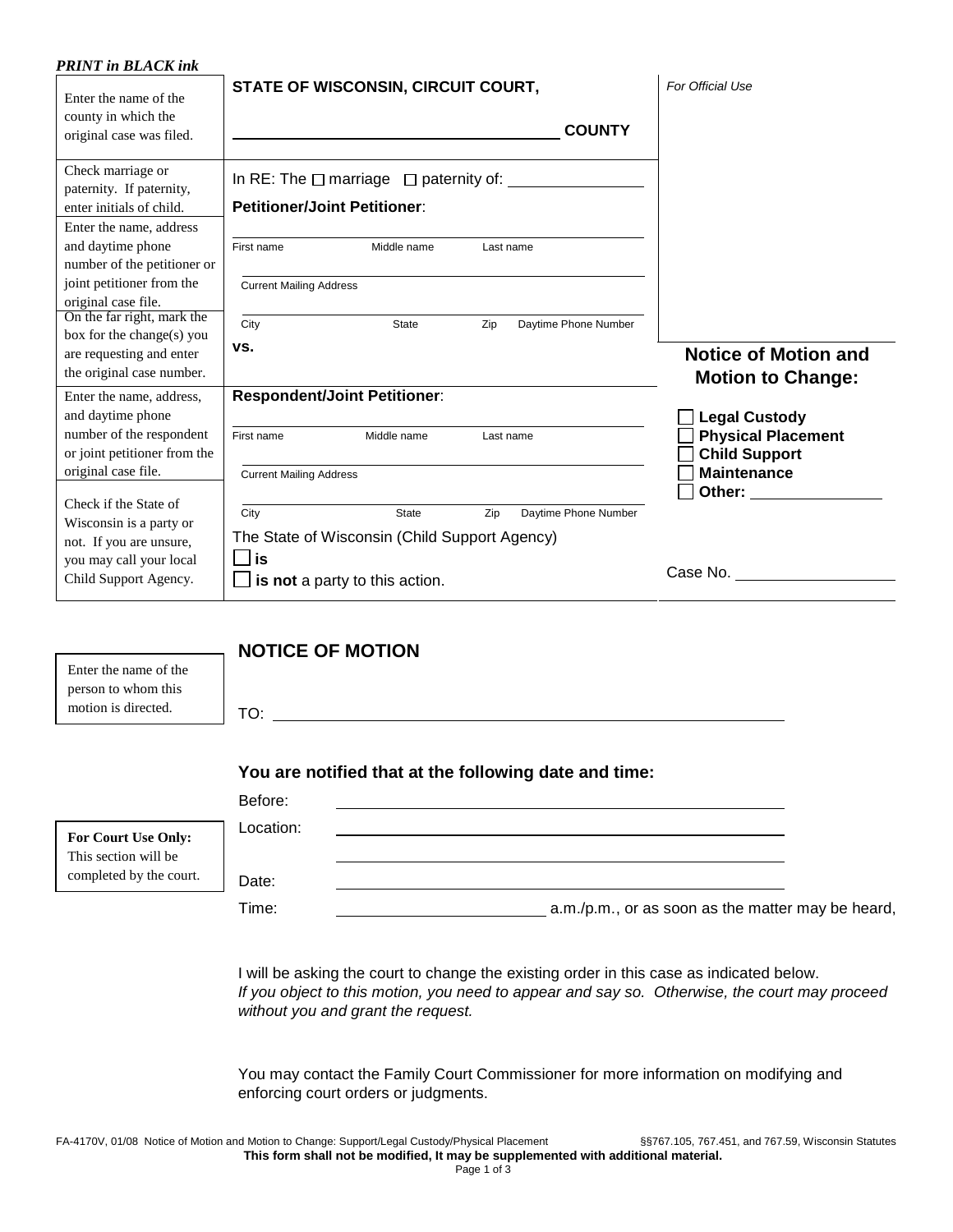## **MOTION**

| If you are requesting any<br>changes to legal custody<br>or physical placement,<br>check A, enter the names<br>of the children involved,<br>and check all that apply<br>in 1-6. Complete all<br>relevant information, and<br>attach a copy of your<br>proposed placement<br>schedule, if applicable.<br>Indicate if you have or<br>have not attempted<br>Mediation. If you have, | 1. I am requesting that the court:<br>A. $\Box$ Change the existing legal custody or physical placement of the following children:<br>1. $\Box$ To joint legal custody with both parents.<br>2. $\Box$ To sole legal custody with me.<br>3. From primary physical placement with (name of parent): From primary physical placement with (name of parent).<br>to: (name of parent):<br>4. □ From share placement to primary placement with (name of parent): ____________.<br>5. From the current placement schedule (if any) to a new schedule <i>I have attached</i> .<br>6. $\Box$ To require placement be $\Box$ supervised $\Box$ unsupervised.<br>The other party and $\mathfrak{l}$ : $\Box$ attempted mediation on (date) $\Box$<br>have not attempted mediation for this issue.<br>$B.$ $\Box$ Change the following support orders as follows: |
|----------------------------------------------------------------------------------------------------------------------------------------------------------------------------------------------------------------------------------------------------------------------------------------------------------------------------------------------------------------------------------|--------------------------------------------------------------------------------------------------------------------------------------------------------------------------------------------------------------------------------------------------------------------------------------------------------------------------------------------------------------------------------------------------------------------------------------------------------------------------------------------------------------------------------------------------------------------------------------------------------------------------------------------------------------------------------------------------------------------------------------------------------------------------------------------------------------------------------------------------------|
| indicate the date of the                                                                                                                                                                                                                                                                                                                                                         | 1. $\Box$ Child support that is currently \$                                                                                                                                                                                                                                                                                                                                                                                                                                                                                                                                                                                                                                                                                                                                                                                                           |
| Mediation session.                                                                                                                                                                                                                                                                                                                                                               | a. $\square$ A new amount based on state child support standards determined by the<br>court.                                                                                                                                                                                                                                                                                                                                                                                                                                                                                                                                                                                                                                                                                                                                                           |
|                                                                                                                                                                                                                                                                                                                                                                                  |                                                                                                                                                                                                                                                                                                                                                                                                                                                                                                                                                                                                                                                                                                                                                                                                                                                        |
| If you are requesting any<br>changes related to a                                                                                                                                                                                                                                                                                                                                |                                                                                                                                                                                                                                                                                                                                                                                                                                                                                                                                                                                                                                                                                                                                                                                                                                                        |
| support order, check B,                                                                                                                                                                                                                                                                                                                                                          | to:<br>$2.\Box$                                                                                                                                                                                                                                                                                                                                                                                                                                                                                                                                                                                                                                                                                                                                                                                                                                        |
| check all that apply in 1-                                                                                                                                                                                                                                                                                                                                                       | $a.$ An amount to be determined by the court based on current income.                                                                                                                                                                                                                                                                                                                                                                                                                                                                                                                                                                                                                                                                                                                                                                                  |
| 4, and complete all                                                                                                                                                                                                                                                                                                                                                              |                                                                                                                                                                                                                                                                                                                                                                                                                                                                                                                                                                                                                                                                                                                                                                                                                                                        |
| relevant information for                                                                                                                                                                                                                                                                                                                                                         |                                                                                                                                                                                                                                                                                                                                                                                                                                                                                                                                                                                                                                                                                                                                                                                                                                                        |
| each section checked.                                                                                                                                                                                                                                                                                                                                                            | $a.$ An amount to be determined by the court.                                                                                                                                                                                                                                                                                                                                                                                                                                                                                                                                                                                                                                                                                                                                                                                                          |
| In C, enter any other                                                                                                                                                                                                                                                                                                                                                            | 4. Arrears balance as it is currently reflected in the WI SCTF KIDS computer                                                                                                                                                                                                                                                                                                                                                                                                                                                                                                                                                                                                                                                                                                                                                                           |
| changes you may have.                                                                                                                                                                                                                                                                                                                                                            | system as \$                                                                                                                                                                                                                                                                                                                                                                                                                                                                                                                                                                                                                                                                                                                                                                                                                                           |
|                                                                                                                                                                                                                                                                                                                                                                                  | $a.$ I have made support or other payments directly to the other party.                                                                                                                                                                                                                                                                                                                                                                                                                                                                                                                                                                                                                                                                                                                                                                                |
|                                                                                                                                                                                                                                                                                                                                                                                  | $b.$ I dispute the amount that is currently on record.                                                                                                                                                                                                                                                                                                                                                                                                                                                                                                                                                                                                                                                                                                                                                                                                 |
|                                                                                                                                                                                                                                                                                                                                                                                  | I will be able to provide documentation to the court that supports my request.                                                                                                                                                                                                                                                                                                                                                                                                                                                                                                                                                                                                                                                                                                                                                                         |
|                                                                                                                                                                                                                                                                                                                                                                                  | NOTICE: Both parties must bring to court their fully completed, dated, and signed<br>Income and Expense Statement and all required attachments.                                                                                                                                                                                                                                                                                                                                                                                                                                                                                                                                                                                                                                                                                                        |
|                                                                                                                                                                                                                                                                                                                                                                                  |                                                                                                                                                                                                                                                                                                                                                                                                                                                                                                                                                                                                                                                                                                                                                                                                                                                        |
|                                                                                                                                                                                                                                                                                                                                                                                  | $\Box$ Other change(s):<br>C.I                                                                                                                                                                                                                                                                                                                                                                                                                                                                                                                                                                                                                                                                                                                                                                                                                         |
|                                                                                                                                                                                                                                                                                                                                                                                  | See attached                                                                                                                                                                                                                                                                                                                                                                                                                                                                                                                                                                                                                                                                                                                                                                                                                                           |
| Enter the date the current                                                                                                                                                                                                                                                                                                                                                       | The court order that I am asking to be modified was dated:<br>2.                                                                                                                                                                                                                                                                                                                                                                                                                                                                                                                                                                                                                                                                                                                                                                                       |
| court order or judgment                                                                                                                                                                                                                                                                                                                                                          |                                                                                                                                                                                                                                                                                                                                                                                                                                                                                                                                                                                                                                                                                                                                                                                                                                                        |
| was signed by a court                                                                                                                                                                                                                                                                                                                                                            | This request is based on the following substantial change in circumstances that have<br>3.                                                                                                                                                                                                                                                                                                                                                                                                                                                                                                                                                                                                                                                                                                                                                             |
| official.                                                                                                                                                                                                                                                                                                                                                                        | occurred since the entry of the prior court order in this case:<br>A child who was living with the other parent is now living with me.<br>А.                                                                                                                                                                                                                                                                                                                                                                                                                                                                                                                                                                                                                                                                                                           |
|                                                                                                                                                                                                                                                                                                                                                                                  | A child is no longer eligible for child support because the child has reached age 18, or<br>B.                                                                                                                                                                                                                                                                                                                                                                                                                                                                                                                                                                                                                                                                                                                                                         |
| Check all that apply in                                                                                                                                                                                                                                                                                                                                                          | is over 18 but under 19, and is no longer pursuing a course of education leading to a                                                                                                                                                                                                                                                                                                                                                                                                                                                                                                                                                                                                                                                                                                                                                                  |
| A-G. If other, enter the                                                                                                                                                                                                                                                                                                                                                         | high school diploma or its equivalent.                                                                                                                                                                                                                                                                                                                                                                                                                                                                                                                                                                                                                                                                                                                                                                                                                 |
| change in circumstance                                                                                                                                                                                                                                                                                                                                                           | One of the parties has or will be moving to a different residence.<br>C.                                                                                                                                                                                                                                                                                                                                                                                                                                                                                                                                                                                                                                                                                                                                                                               |
| that has prompted you to                                                                                                                                                                                                                                                                                                                                                         | Employment or work shift of $\Box$ the other party $\Box$ myself has changed.<br>D.                                                                                                                                                                                                                                                                                                                                                                                                                                                                                                                                                                                                                                                                                                                                                                    |
| bring this Motion.                                                                                                                                                                                                                                                                                                                                                               | Income or wages of $\Box$ the other party $\Box$ myself has changed.<br>Е.<br>The party to whom I owe maintenance has remarried.<br>F.                                                                                                                                                                                                                                                                                                                                                                                                                                                                                                                                                                                                                                                                                                                 |
|                                                                                                                                                                                                                                                                                                                                                                                  | Other:<br>G.                                                                                                                                                                                                                                                                                                                                                                                                                                                                                                                                                                                                                                                                                                                                                                                                                                           |

FA-4170V, 01/08 Notice of Motion and Motion to Change: Support/Legal Custody/Physical Placement §§767.105, 767.451, and 767.59, Wisconsin Statutes **This form shall not be modified, It may be supplemented with additional material.**